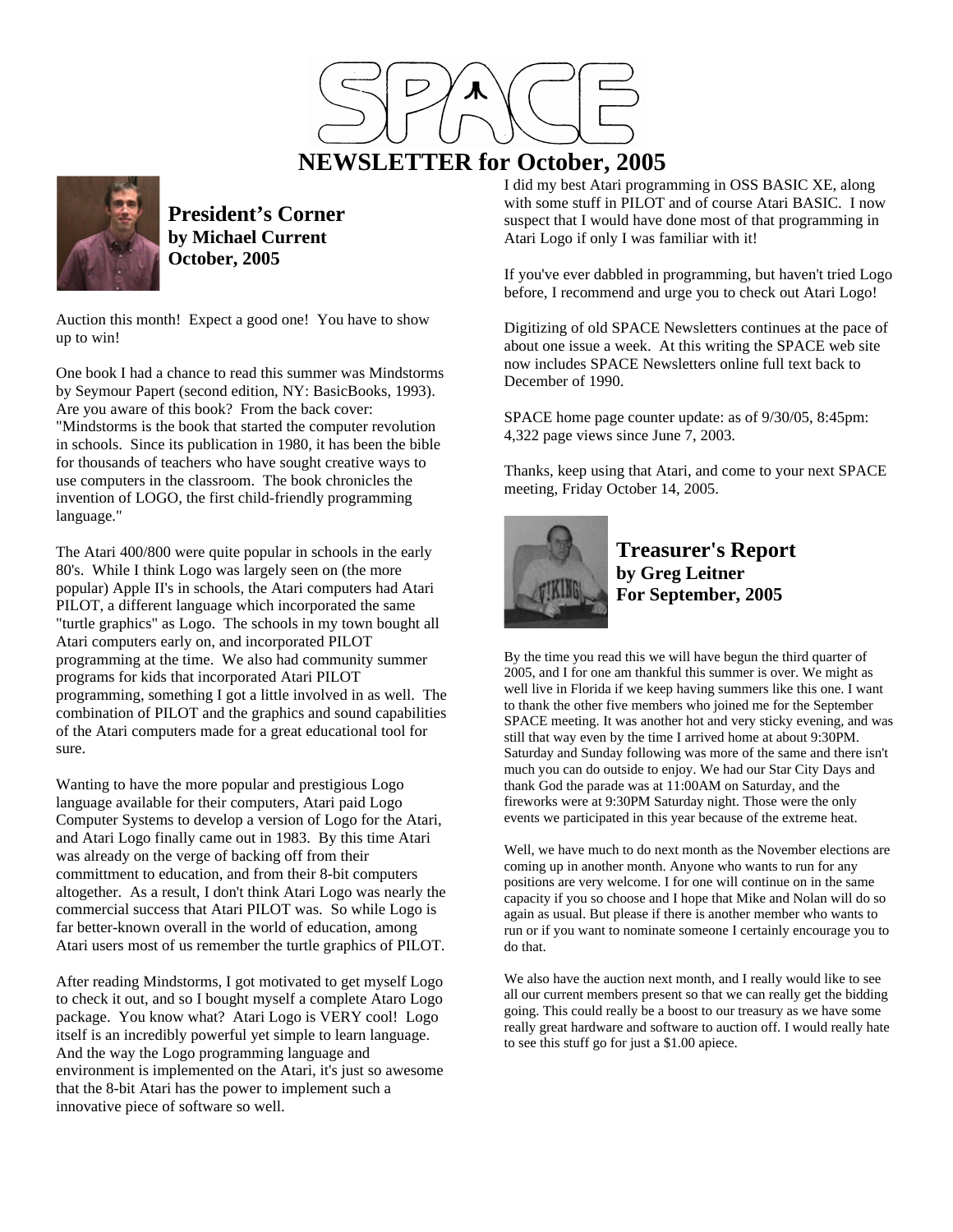Any way, now to the treasury report for this month.

| Beginning balance as of Sept 1, 2005:                | 540.73         |  |
|------------------------------------------------------|----------------|--|
| Receipts for the Sept. meeting:<br>Cd-rom's<br>Dom's | 20.00<br>15.00 |  |
| Total receipts for the month:                        | 35.00          |  |
| Expenses for the month:<br><b>BBS</b> for September  | 10.00          |  |
| Ending balance for Sept 30, 2005:                    | 565.73         |  |

Another excellent month for SPACE as we added another \$25.00 net to our treasury. Thank you for your support. It was really nice to see that our ST cd-rom is still of interest, and Glen keeps coming up with great dom's. This month's dom is one of his best and every SPACE member should buy it.

Okay, so let's recap next month. Don't forget to bring some moola for the auction next month, and please think about the elections for November. We still will have enough items to auction off for possibly the Xmas meeting in December. We can discuss this next month as I am open to having the second auction whenever we can all agree on it. So let's mix a little fun with business next month and I hope to see you all there.



**Secretary's Report By Nolan Friedland For August & Sept, 2005**

The August 2005 SPACE meeting began at 7:34 p.m.

Greg welcomed everyone present at this month's meeting and then asked for the Secretary's Report for last month.

For the SPACE Treasury, we took in a total of \$61. This consisted of 2 membership renewals, 10 DOMs, and 1 box of blank disks. The last 6 months of room rental came in at \$150. Also, \$10 was paid out for the BBS. After all these were tallied the SPACE bank balance stood at \$493.73.

Another great DOM was prepared this month by Glen, our DOM Librarian.

The membership count is holding at 10 paid-up members.

In BBS news, there wasn't much to report this month - No activity to speak of on the BBS. Also, there hasn't been any activity on the SPACE Forum for the past several months. Last month's meeting audio was uploaded to the SPACE BBS website's Members Only section. Website counters as of August 2005 are as follows: Website - 2,692; Telnet BBS Listing - 2,513; Dialup BBS Listing - 1,251.

In New Business.... Lance spoke of a new upgrade to the Atari Falcon.

And in Old Business.... We discussed the auction which originally was to be held in September. It was decided by the membership to hold off the auction until October.

The meeting adjourned at 7:56 p.m.

\*\*\*\*\*\*\*\*\*\*\*\*\*\*\*\*\*\*\*\*\*\*\*\*\*\*\*\*\*\*\*\*\*\*\*\*\*\*\*\*\*\*\*\*\*\*\*\*\*\*\*\*\*\* The September 2005 SPACE Meeting began at 7:31 p.m.

Greg welcomed everyone to the meeting and then the Secretary's Report for August 2005 was read.

For last month's Treasury, we took in a total of \$57. The only thing paid out was \$10 for the BBS. This brings the SPACE bank balance to \$540.73. We probably won't get the next \$150 room rental until the end of the year.

Also, newsletter expenses for the past year aren't expected until sometime December 2005 / January 2006.

The DOM this month is from the Puget Sound SPACE folder. Included are 30 machine language programs on both sides of the disk. Side 2 contains a document reader program that contains full description and documentation for each game. The games included are as follows: Amazing, Boulder Bombers, Space Blaster, Cosmic Defender, Dark Star, Elevator Repair Man, Fill 'Er Up, Froggie, Livewire, Maniac, Beserk, Money Hungry, Moonbeam Arcade, Olympic Dash, Retro Fire, R.O.T.O., Round-Up, Shooting Stars, Syntron, Harvey Wallbanger, Bacterion, Bonk, Canyon Runner, Myriaped, Pac-Fake, Smush, Space War, Two Gun, Warrior, XPoker.

The latest membership count is 11 paid-up members.

In BBS News, there's been virtually no activity on the BBS this month.

However, activity in the SPACE Forum is back up and there are 2 new users, with 21 total. Last month's meeting audio has been uploaded to the SPACE BBS website's Members Only section. A few updates to the BBS Listings were made, thanks to postings from the Atari 8-Bit Mailing List. More updates will be made in the next month. We discussed the possibility of switching the SPACE Forum to another type of system - Those present agreed with the change so tests will be made this upcoming month and a demo of the new site put online before the next meeting. The forum as it is now will stay until after the transition is complete. A more stable IRC server was set up for SPACE with a local Twin Cities ISP. Current website counters are as

follows: BBS Website - 2,782; Telnet BBS Listing - 2,607; Dialup BBS Listing - 1,292.

In Old Business.... Next month we will have an auction, with approximately 30 items. Some of the items included in the auction are: Koala pad, remote joysticks, 800XL computer, Printshop, 850 interface, Music Construction Set, Pinball Construction Set, PaperClip, and a lot of other software. There are so many items that a second auctioned is planned for either November or December.

And in New Business.... We sold two SPACE CD-ROMs. SPACE now has a mascot - See enclosed photo for details :) The new Flashback system, based on the 5200 architecture, is rumored to have a built in FlashCard type slot.

The meeting adjourned at 8:00 p.m.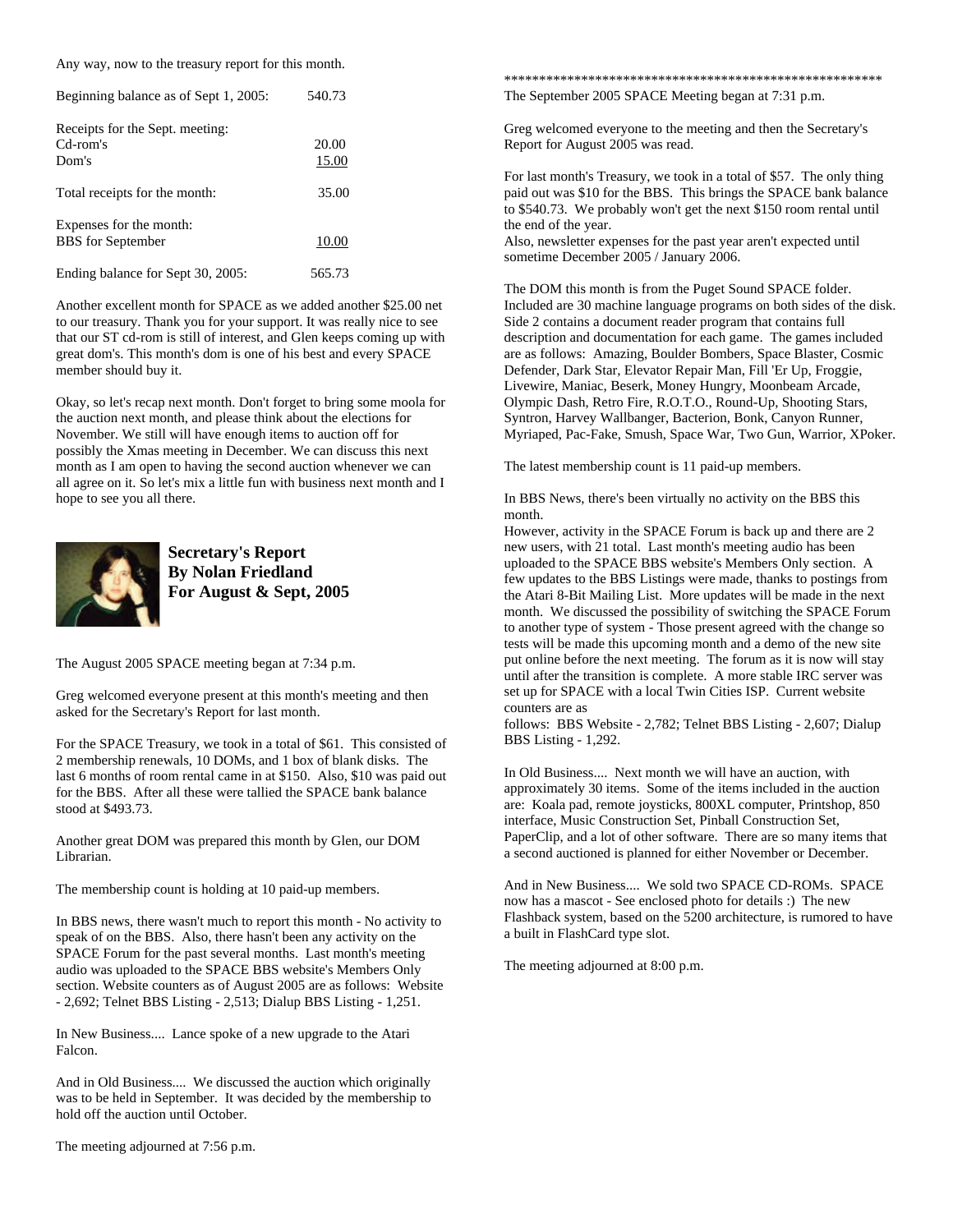



**BBS Corner By Nolan Friedland For October, 2005**

If anyone has any comments, suggestions, ideas, or submissions for the BBS Corner column or the SPACE BBS web site, you may email them to me, Nolan Friedland, at the address shown on the back of this newsletter under the "CLUB OFFICIALS" section.

\*\*\*\*\*\*\*\*\*\*\*\*\*\*\*\*\*\*\*\*\*\*\*\*\*\*\*\*\*\*\*\*\*\*\*\*\*\*\*\*\*\*\*\*\*\*\*\*\*\*

\*\*\*\*\*\*\*\*\*\*\*\*\*\*\*\*\*\*\*\*\*\*\*\*\*\*\*\*\*\*\*\*\*\*\*\*\*\*\*\*\*\*\*\*

A-T-A-R-I Answers, Tips And Relevant Information by: Paul V. Alhart 1990.10

 Sometime ago a friend was having trouble when using AtariWriter+ with SmartDOS. We found that her P.R. Connection printer interface was booting the RS-232 "R:" handler over parts of DOS. This caused lots of strange things to happen. It also would reboot the R: handler whenever returning to AtariWriter+ from the Proofreader, compounding the problem. Since she never used the RS-232

capabilities of her interface the fix was simple. A jumper was placed across the two pins labeled "R OFF" on the P.R Connection circuit board. This disabled the R: handler.

 Recently another friend who was having the same problem called. He however, was using an Atari 850 interface. Sure, he could turn off the interface until AtariWriter+ had loaded. But if he forgot, the system would lock up and he would have to reboot from scratch. He also had to remember to turn off the 850 when returning from Proofreader or risk a program crash. An inconvenience to say the least. There is no jumper in the 850 to disable the R: handler so I decided that it was time to modify AtariWriter+ again.

 I located the code that tells the R: handler to boot and disabled it by making it's first instruction an RTS (Return from subroutine). Now the R: handler is not loaded by AtariWriter+ and the problem is gone. If required, the R: handler can still be loaded by using the RS232.ARX program provided with SmartDOS. This will eliminate memory conflicts with this DOS. (Most DOSs have their own RS-232 handler loader program for this reason.) This modification will work the P.R. Connection and for other DOSs as well.

 To make the change yourself, use a sector editor and find the byte string [A9 50 8D 00 03]. It is located in the 21st sector of AP.OBJ (48K version) starting at byte \$61. It can be found in the next to last sector of AP.OBJ (130XE version) starting at byte \$68. Change the first byte [A9] to [60].

 If you don't have a sector editor or the idea of modifying a program with one scares you, don't fret. Next month I will present you with a short "Type-In" BASIC program that will allow you to painlessly enable/disable AtariWriter+'s RS-232 handler loader routine as well as change the AtariWriter+ default screen colors of AtariWriter+.

## **CORRECTION**

Somewhere between my keyboard and the printing of the June/July issue of AIM some of my data got transmogrified. I hope none of you lost too much sleep trying to figure out the results. Here are the correct AtariWriter+ printer driver locations:

| Sector | Byte | Selection         | Use          |
|--------|------|-------------------|--------------|
| 113    | 7C   |                   | Not used for |
|        |      |                   | printing     |
| 114    | 1E   | А:                | 825          |
| 114    | 54   | B:                | 1025         |
| 114    | 78   | $\mathcal{C}$ :   | 1027         |
| 1E1    | 1A   | E:                | $FX-80$      |
| 1E2    | 09   | I:                | $IDS-480$    |
| 1E2    | 58   | J :               | JUNKI        |
| 1E3    | 0D   | <return></return> | Blank        |
| 1E3    | 2B   | D:                | 1020         |
| 1E3    | 47   | Е:                | 1029         |
| 1E3    | 6B   | F:                | XMM-801      |
| 1EF    | 4C   | G:                | $XDM-121$    |

### RANA

 With a little help from my friends at Best Electronics, I have found a direct replacement head stepper band for the RANA Systems 1000 disk drive. The Atari 810 with MPI drive mechanism used the same band. Atari part # FA10034. Also, the head stepper motor (CB101145) and drive motors (FC100520) are the same as those used in the Atari 1050s with the Tandon drive mechanism. Best Electronics (an AIM advertiser) is one source for these parts. Give Best a call, and be sure and ask for a copy of their latest catalog.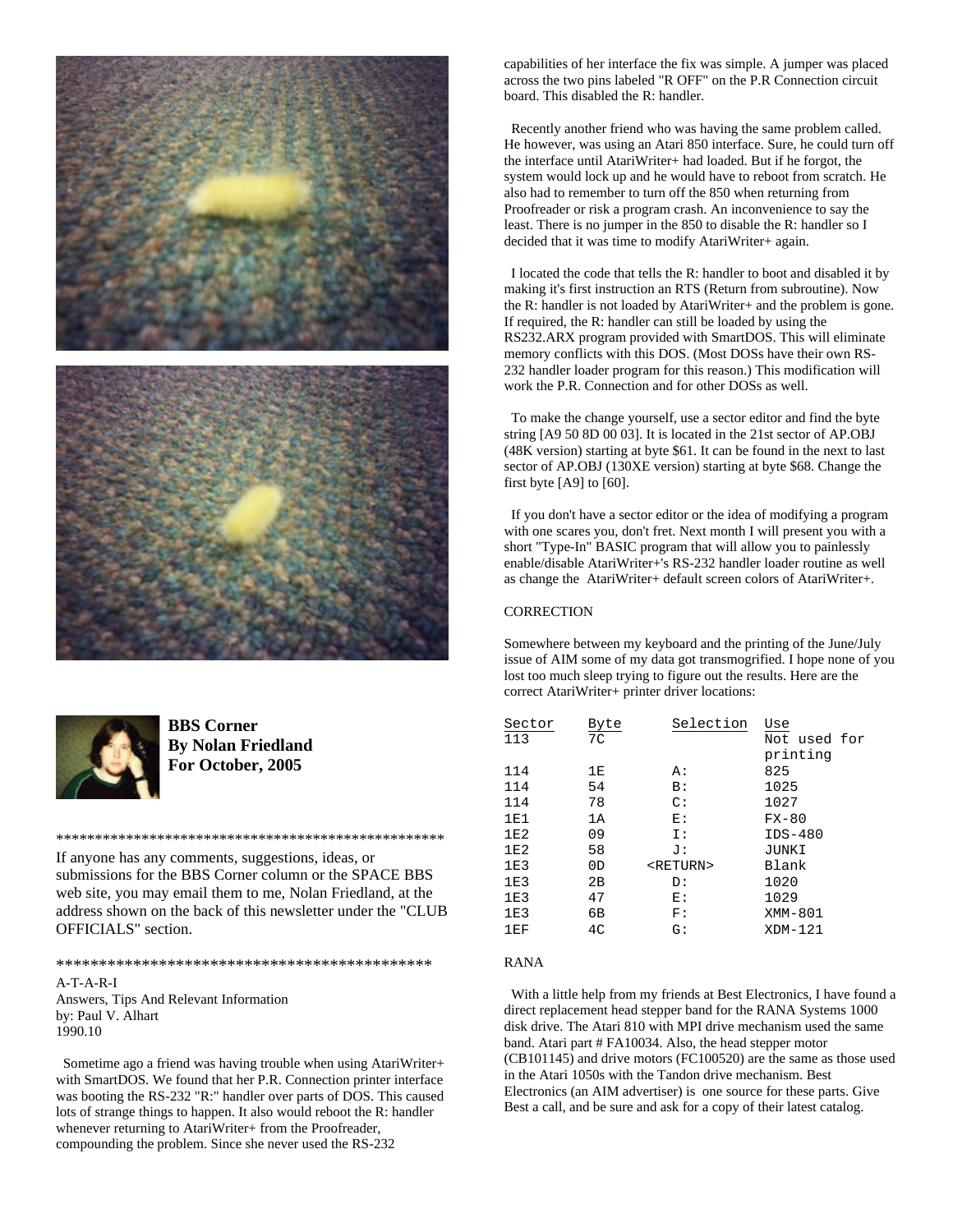PS: I am still looking for a source for Drive Belts for the Rana. If you know of one let me know and I will pass the information along to my readers.

 While I'm on the subject of RANAs. Would you like yours to have a "Write Light"? Trak drives have a LED that lights whenever data is being written to the disk and your RANA can too. You might be surprised how little time the drive is actually writing data. Connect an LED in series with a 330 ohm resistor between +5 volts and the junction of U7-8 & U10-13. NOTE: The cathode of the LED should be toward U7-8. The LED can be mounted wherever you choose. I converted the semi useless "Power" indicator on my RANAs to be a Write Light. To do this J8 has to be unsoldered and removed from the board. With the connector removed, cut both ground traces that connect to J8 pin 11. Replace J8 and run a wire from J8-11 to U7-8. You might also want to replace R1 (330 ohm) on the front panel display board with a 160 ohm resistor to make the LED a little brighter and easier to see.

 You can find more RANA tips as well as schematics, alignment instructions & waveforms, and repair hints in my book, The Rana Repair Guide. To order your copy, send \$18.00 (check or M/O) to:

Paul V. Alhart 524 North Zee St. Lompoc, Ca. 93436

\*\*\*\*\*\*\*\*\*\*\*\*\*\*\*\*\*\*\*\*\*\*\*\*\*\*\*\*\*\*\*\*\*\*\*\*\*\*\*\*\*\*\*\*\*\*

From: Michael Current [hunmanik@earthlink.net] Sent: Friday, September 09, 2005 8:38 PM Subject: Dis6502 1.7 released --From: Slor --Date: Sun, 28 Aug 2005 14:12:45 -0500

Lots of enhancements for this one - download at:

http://sourceforge.net/project/showfiles.php?group\_id=145747

Version 1.7

Thanks to Steven J. Tucker for giving us many ideas.

#### New features:

- The dump popup menu has an option to guess byte type. This option tries to follow the flow of the program beginning with the byte selected by the user. All data in the flow of the program is marked as code.
- There are two other options in the dump popup menu to select next block of unknown type and to change the remaining data to bytes.
- An option has been added to display Zero-Page instructions with absolute addressing mode as bytes. These instructions use 3 bytes instead of 2.
- The disassembly now centers the selected line and displays it with a yellow background.
- Disassembly window has a popup menu which offers options like find, find next, select definition of a label, select all references of a label and rename a code label (Lxxxx).
- Double click on a line in the disassembly window jumps to the definition of the label found in the instruction.
- The disassembly popup menu has an option to return to the previous position after a jump to a definition or to a reference.
- Mouse wheel is now supported and scrolls the window under the mouse cursor.
- The File menu now supports ROM file loading and raw file loading. Only ROM with no bankswitching are loaded.
- 2 sub-menus have been added in the File menu to open recent files and recent workspaces.
- User labels can be exported in xasm format to be loaded in Atari800Win emulator.
- System labels can now be unloaded from the Label menu.

#### Fixed bugs:

- Opcode \$B6 produced a bad disassembly.
- When \$00 address was referenced, an L0000 was used but not defined in the disassmebly listing. This label is not used anymore.
- 5200 files are loaded through the 'load ROM file' instead of the 'load binary file'.
- Some Oric files could not load properly because the header of the last segment did not match the size of the file. This is not any more considered as an error.
- Dialog box for loading sectors from a .ATR is now working fine. --Slor

\*\*\*\*\*\*\*\*\*\*\*\*\*\*\*\*\*\*\*\*\*\*\*\*\*\*\*\*\*\*\*\*\*\*\*\*\*\*\*\*\*\*\*\*\*\*

From: Michael Current [hunmanik@earthlink.net] Sent: Friday, September 30, 2005 8:33 PM Subject: Dis6502 1.9 released --Date: Sun, 25 Sep 2005 16:48:26 GMT

Dis6502 1.9 released

This is a major release and perhaps the last for a bit, including segment and byte modification as well as a small assembler:

http://sourceforge.net/project/showfiles.php?group\_id=145747

#### New features:

- Bytes in the dump window can be edited.
- A small assembler is included in the dump window.
- A log window displays log and error messages. No more message box.
- Segment properties (start address and type) can be modified.
- Added an option to split a segment
- Added an optin to remove bad segments (generated by xmodem padding).
- Ability to generate relative labels for an address range - New dialog box to customize default path for all kind of
- files.
- Output format is now saved in INI file
- The address of a label is displayed as a comment when selecting a line in the disassembly window.
- --Slor

\*\*\*\*\*\*\*\*\*\*\*\*\*\*\*\*\*\*\*\*\*\*\*\*\*\*\*\*\*\*\*\*\*\*\*\*\*\*\*\*\*\*\*\*\*\*

From: Michael Current [hunmanik@earthlink.net] Sent: Friday, September 09, 2005 8:40 PM Subject: EMU>Atari800WinPLus 4.0 Full --Date: Wed, 31 Aug 2005 08:31:10 -0700 Vasco/Tristesse has announced:

Jaskier/Taquart has just finished and published the final version of our beloved emulator Atari800WinPLus - version 4.0. "This is the final of my year's work on perfectioning the emulator" - as the author sais.

http://www.atari8.info/dodajkomentarz.php?news=249&lang=en

[This news item courtesy of Atari.org - http://www.atari.org]

\*\*\*\*\*\*\*\*\*\*\*\*\*\*\*\*\*\*\*\*\*\*\*\*\*\*\*\*\*\*\*\*\*\*\*\*\*\*\*\*\*\*\*\*\*\*

From: Michael Current [hunmanik@earthlink.net] Sent: Friday, September 09, 2005 9:07 PM Subject: New collection of disk utilities released --From: Preston Crow